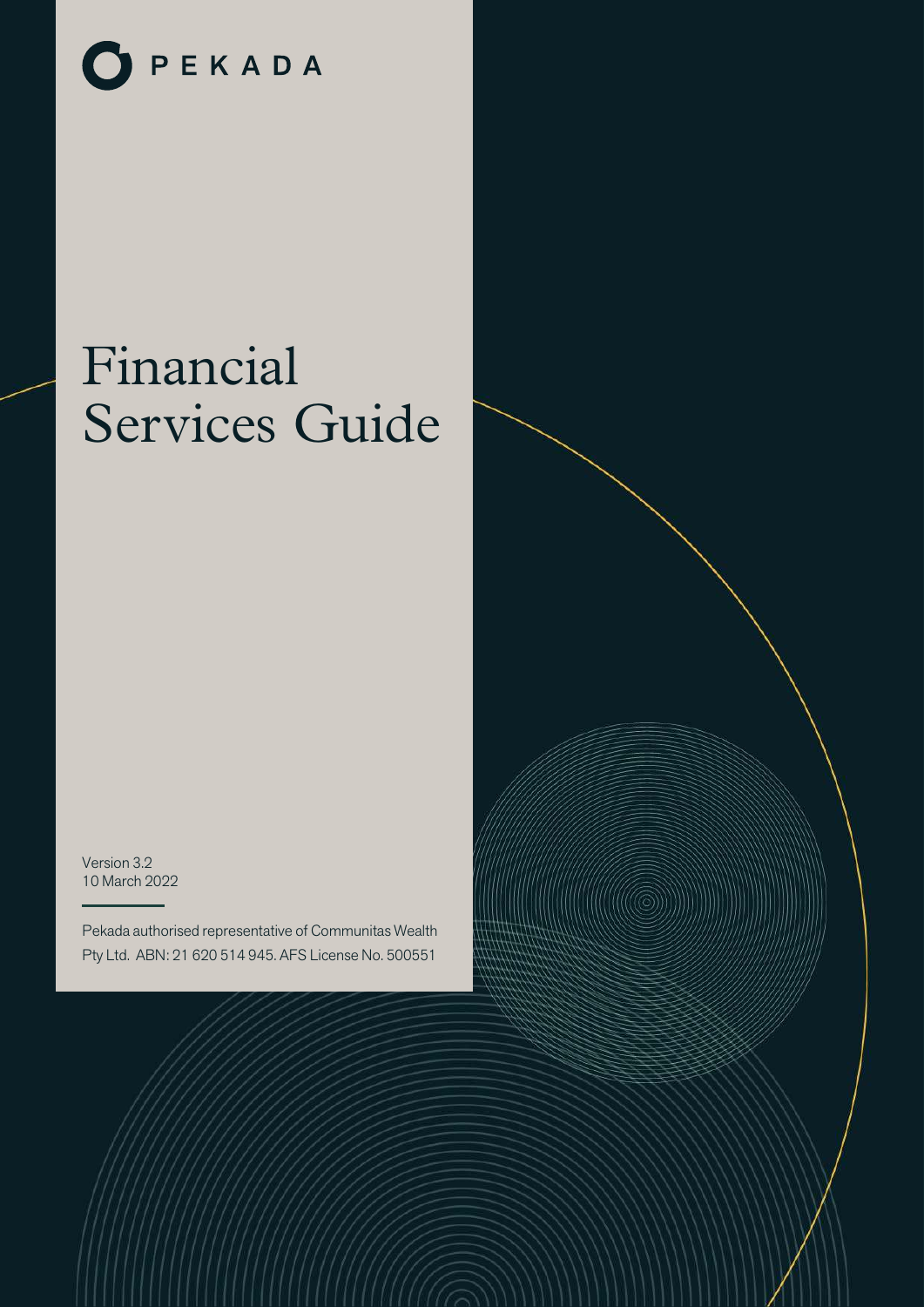Pekada is a privately owned and operated financial advice business.

We have our own Australian Financial Services Licence, meaning that we have no affiliation to any big bank, institution or product provider.

We believe when you get to the heart of financial advice it is about enabling our clients to live a rich life, which is less about the money, and more about what the money can do.

We aim to set a new benchmark in providing real financial advice.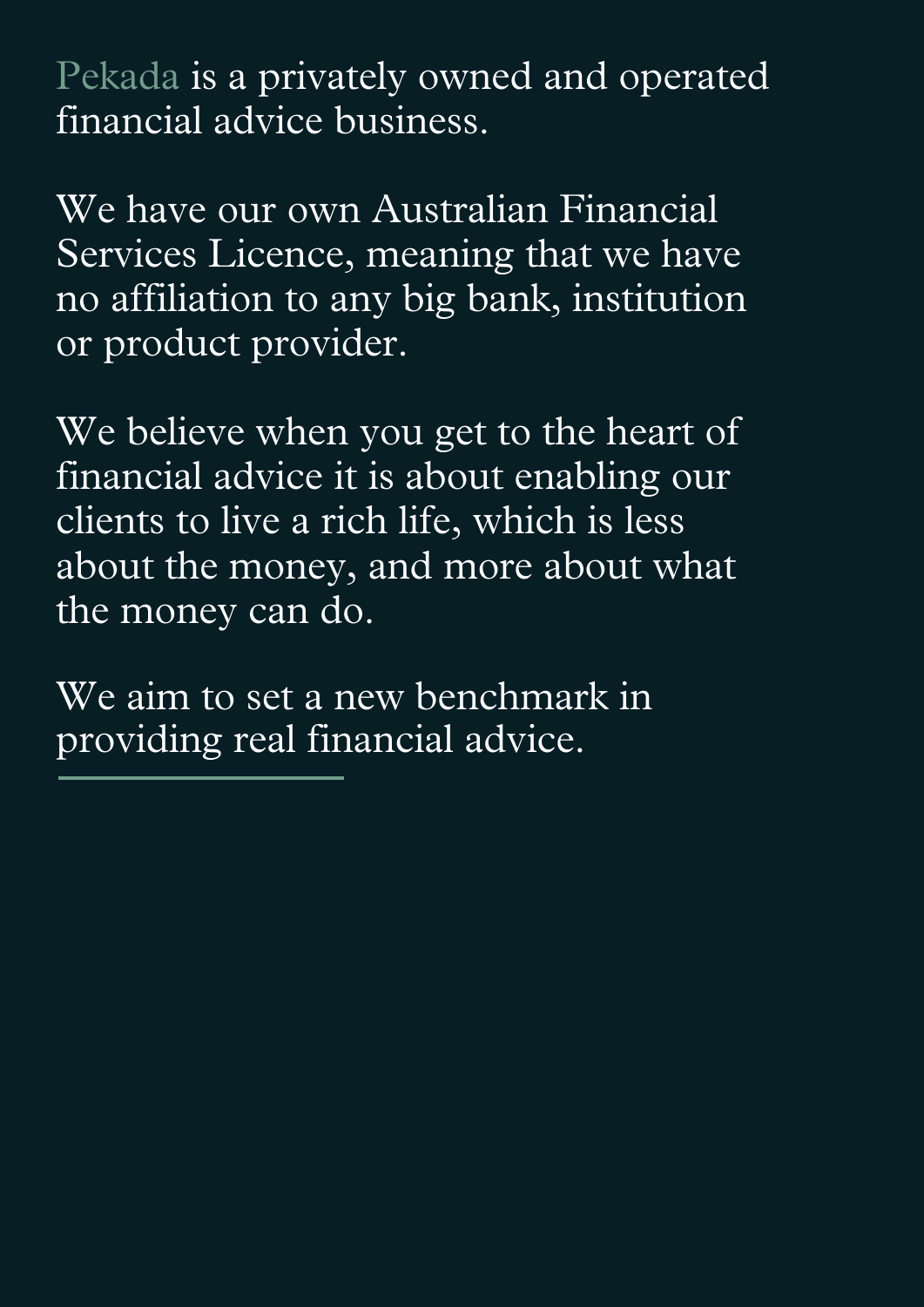# About our Financial Services Guide

Our Financial Services Guide (FSG) provides information about our services, how our representatives are remunerated, and your rights as a client, including our complaints system.

It is important that you read this Financial Services Guide (FSG). It contains information that will help you decide whether to use any of the financial services offered by us, as described in this guide, including:

- who we are and how we can be contacted
- the advice and services we provide
- information about our licensee Communitas Wealth Pty Ltd (Communitas)
- our fees and how we, your adviser and Communitas, are paid in connection with those services
- how we manage your private information
- how you can complain about a matter relating to us or Communitas

#### Not Independent

Communitas Wealth Pty Ltd receives commissions from life insurance products. As such we are not able to refer to ourselves as 'independent', 'impartial' or 'unbiased'.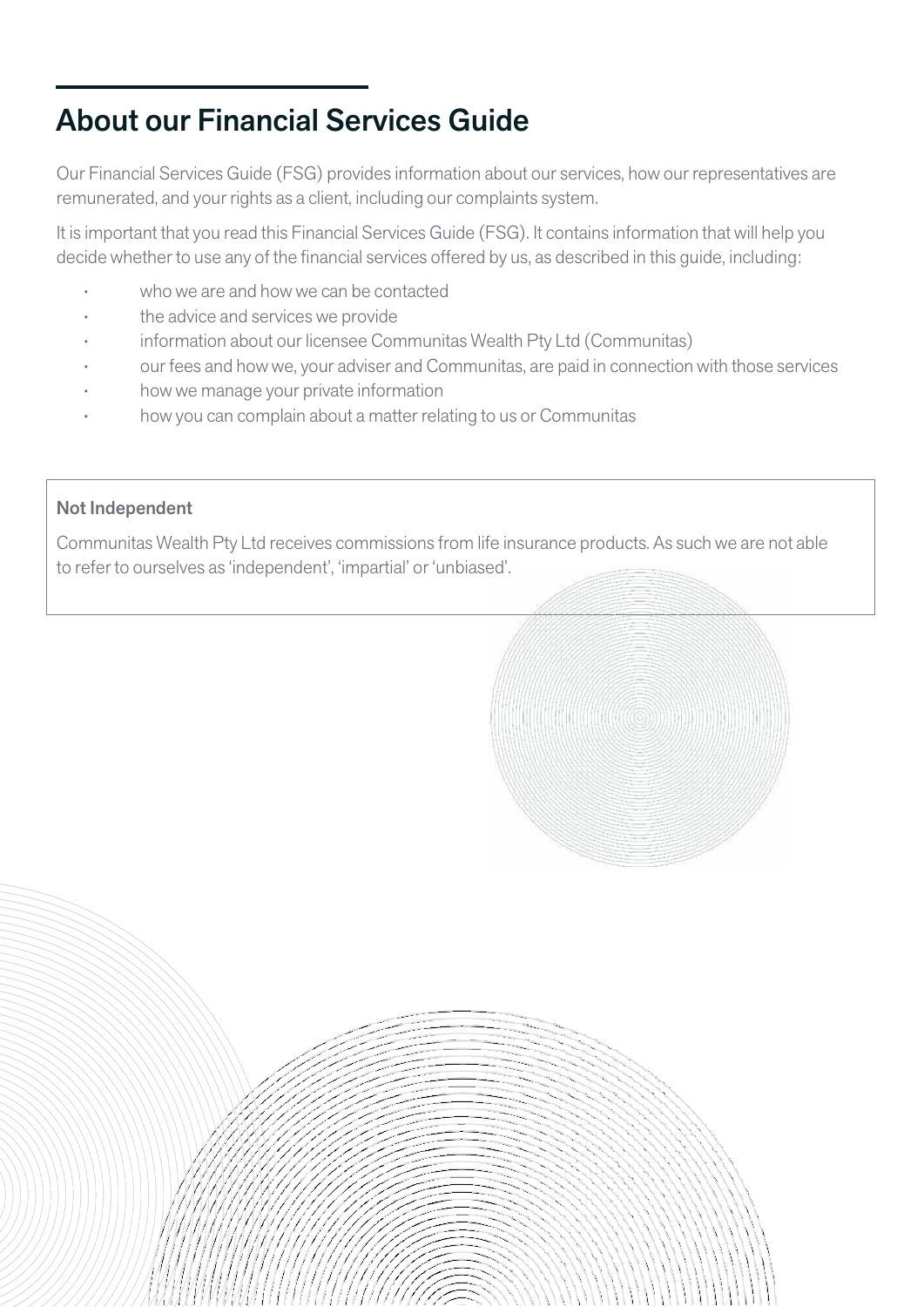#### Documents you may receive

We will provide you with a number of documents as you progress through our financial planning process to capture each stage of your advice journey. We may provide these documents to you electronically to your nominated email address, unless otherwise agreed.

As part of the process of understanding your needs, we may provide you with summary documents outlining your goals and priorities. These are not advice documents and should not be relied upon to make financial decisions.

When we provide personal advice it will normally be documented and provided to you in a Statement of Advice (SoA), The financial plan contains a summary of your goals and the strategies and any financial products we may recommend to achieve your goals. It also provides you with detailed information about product costs and the fees and other benefits we and others will receive, as a result of the advice we have provided.

If we provide further personal advice a financial plan may not be required. We will keep a record of any further personal advice we provide you for seven years. You may request a copy of such records by contacting our office during that period.

If we recommend or arrange a financial product for you, we will provide a **Product Disclosure Statement** (PDS) or Investor Directed Portfolio Service (IDPS) guide where relevant. These documents contain the key features of the recommended product, such as its benefits and risks as well as the costs you will pay the product provider to professionally manage that product.

You should read any warnings contained in your advice document, the PDS or IDPS guide carefully before making any decision relating to a financial strategy or product.

A Fee Disclosure Statement (FDS) will be issued to you in instances where you enter into an Ongoing Fee Arrangement with your adviser for a period greater than 12 months. The FDS will contain information about the services you received, the fees you paid during the period and the fees for the upcoming 12 months.

A written consent to renew service and deduct fees notice will be issued annually if you have entered an ongoing fee arrangement. This notice will give you the option of renewing the ongoing fee arrangement and will outline the services we intend to provide to you over the next 12 months.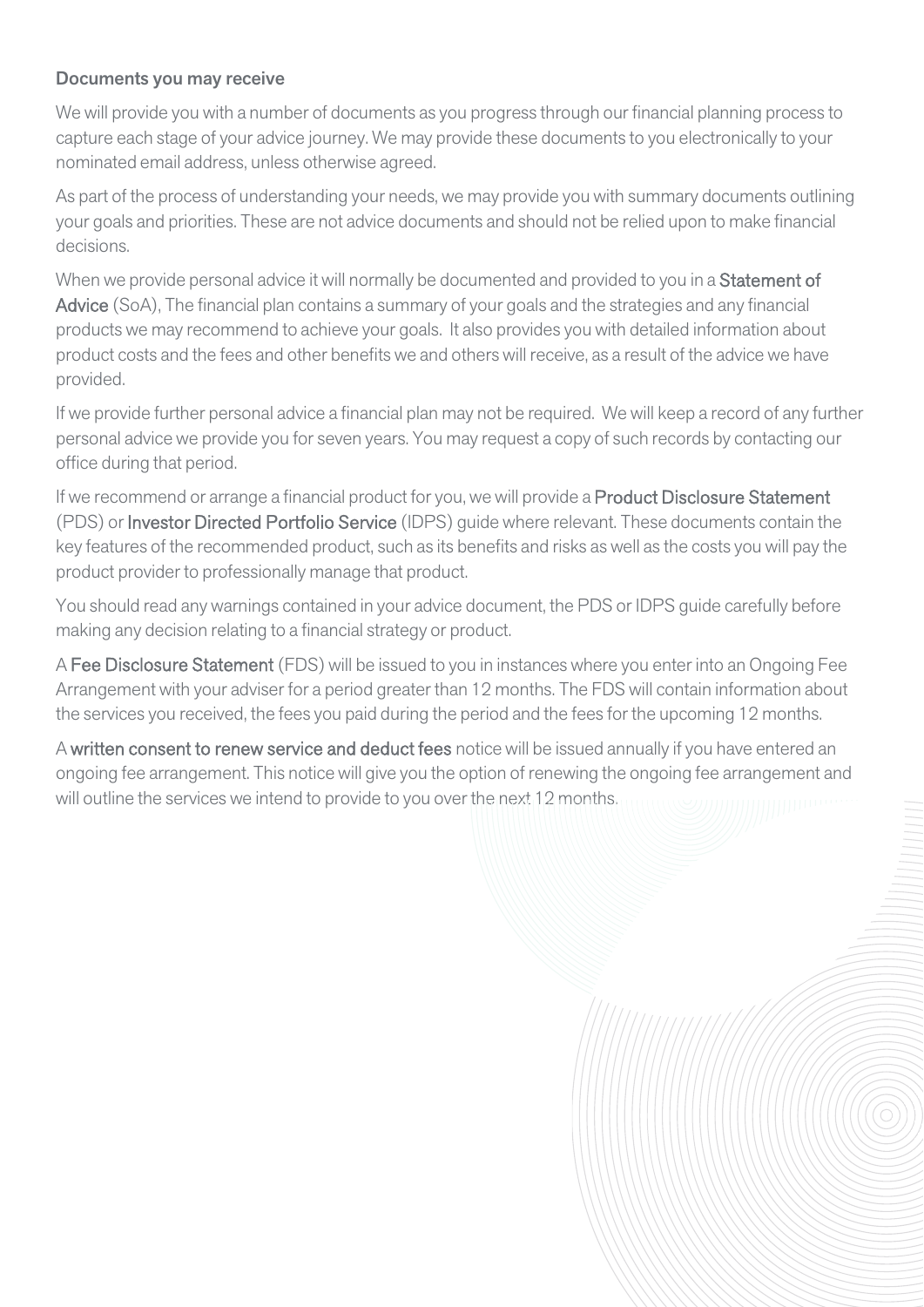*At Pekada our financial advice solutions provide the clarity, confidence and resources you need to live a rich life which is free of financial stress and ensure you feel money confident.*

#### Our business details



Wealth Collective Pty Ltd (ABN 95 624 612 684) trading as Pekada – corporate authorised representative (CAR) number 1263725 to provide financial services on behalf of Communitas Wealth Pty Ltd (ABN 21 620 514 945) Australian Financial Services Licence (AFSL) number 500551

This FSG is given to you by your adviser with the authority of Communitas Wealth. When a member of our team provides financial services to you, they will be acting for you on behalf of Communitas Wealth. Communitas Wealth is responsible for the financial services provided in this Financial Services Guide through our Australian Financial Services Licence 500551

#### Office location:

• Suite 3.17, 838 Collins Street, DOCKLANDS, VIC 3008

Phone: 1300 735 232 Email: clientservices@pekada.com.au Website: www.pekada.com.au

This guide provides information about our advisers including their contact details, qualifications, experience, the services they may offer and financial products they can provide advice on. Individual advisers within our practice may not be qualified to provide advice in all of the services and products noted below. Their individual profile guides will note any limitations to the advice they are qualified to provide. At all times we will ensure the appropriate adviser is available to you to provide advice consistent with your goals.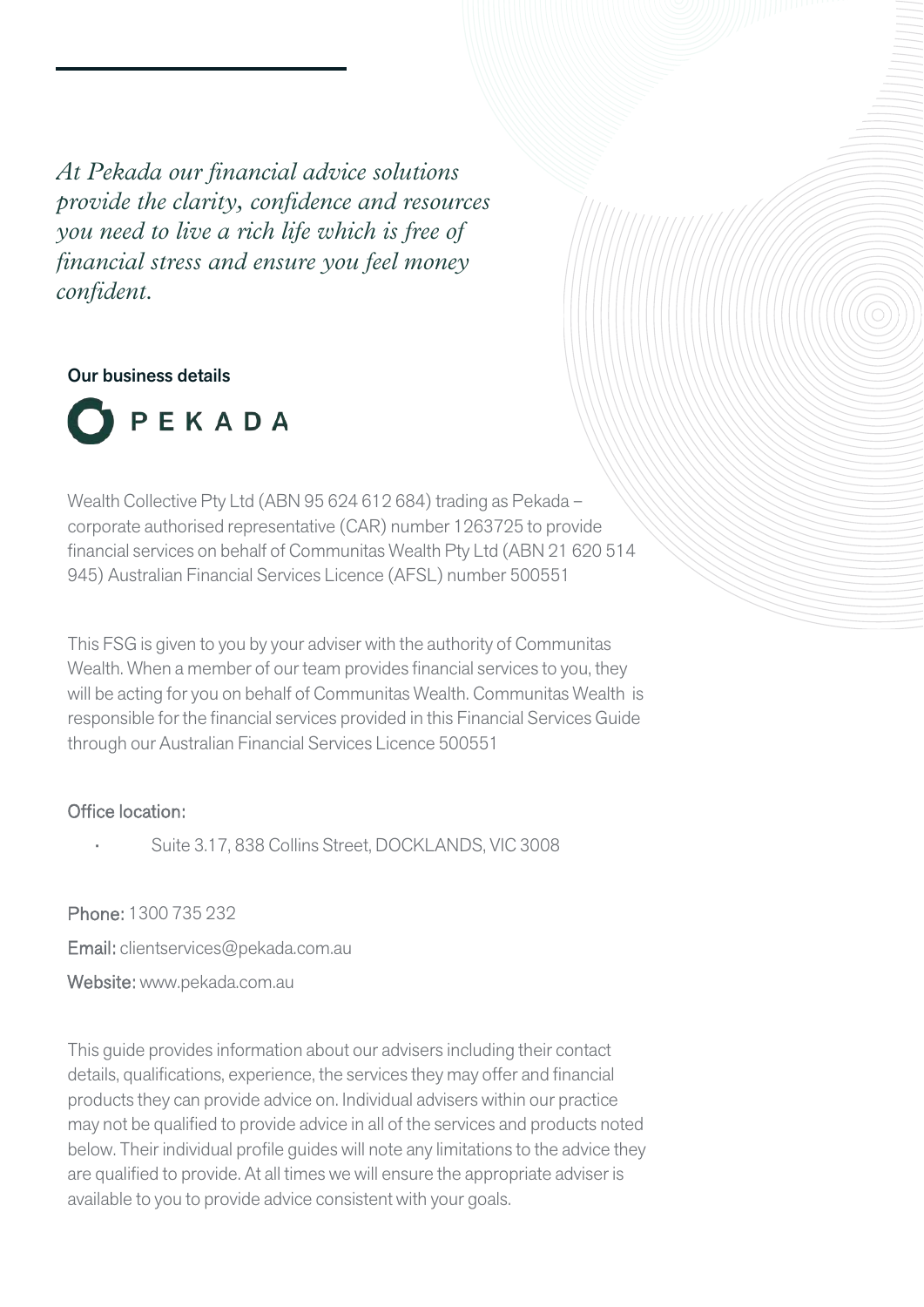# *What advice we can provide*

- Investments strategies (strategic asset allocation and goals based investing)
- Budget and cash flow management
- Debt management (including borrowing for personal and investment purposes)
- Salary packaging
- Superannuation strategies and retirement planning
- $\bullet$  Personal insurance
- Estate planning
- Centrelink and other government benefits
- Ongoing advice and services, including regular portfolio reviews
- $\bullet$  / Aged care

### *What products and services we can arrange*

- $\leq$  Superannuation, including retirement savings accounts
- Self-managed superannuation funds (SMSF)
- Borrowing within your SMSF
- Employer superannuation
- Managed investments
- Investor directed portfolio services (for example, administration platforms)
- Deposit and payment products (for example term deposits, cash management accounts and non-cash payment products)
- Standard margin loans
- Retirement income streams, including pensions and annuities
- Personal and group Insurance (life cover, disability, income protection and trauma)
- Life investment products including whole of life, endowment and bonds
- Securities (including listed securities and debt securities)
- Exchange traded funds and Listed investment companies
- Arranging for listed securities, shares and debentures to be bought and sold via a platform and broker.
- Various structured products, instalment warrants over managed funds and protected equity loans
- Limited selection of investment guarantees

Communitas Wealth maintains an approved products and services list, which includes a diversified selection of approved Australian and International fund managers. These have been researched by external research houses as well as our in-house research team.

Communitas Wealth periodically reviews these products to ensure that they remain competitive with similar products that address similar client needs and objectives. Generally, we recommend products that are on the approved products and services list. However, if appropriate for your needs, we may, subject to Communitas' approval, recommend other products.

A copy of the approved products and services list can be supplied to you upon request.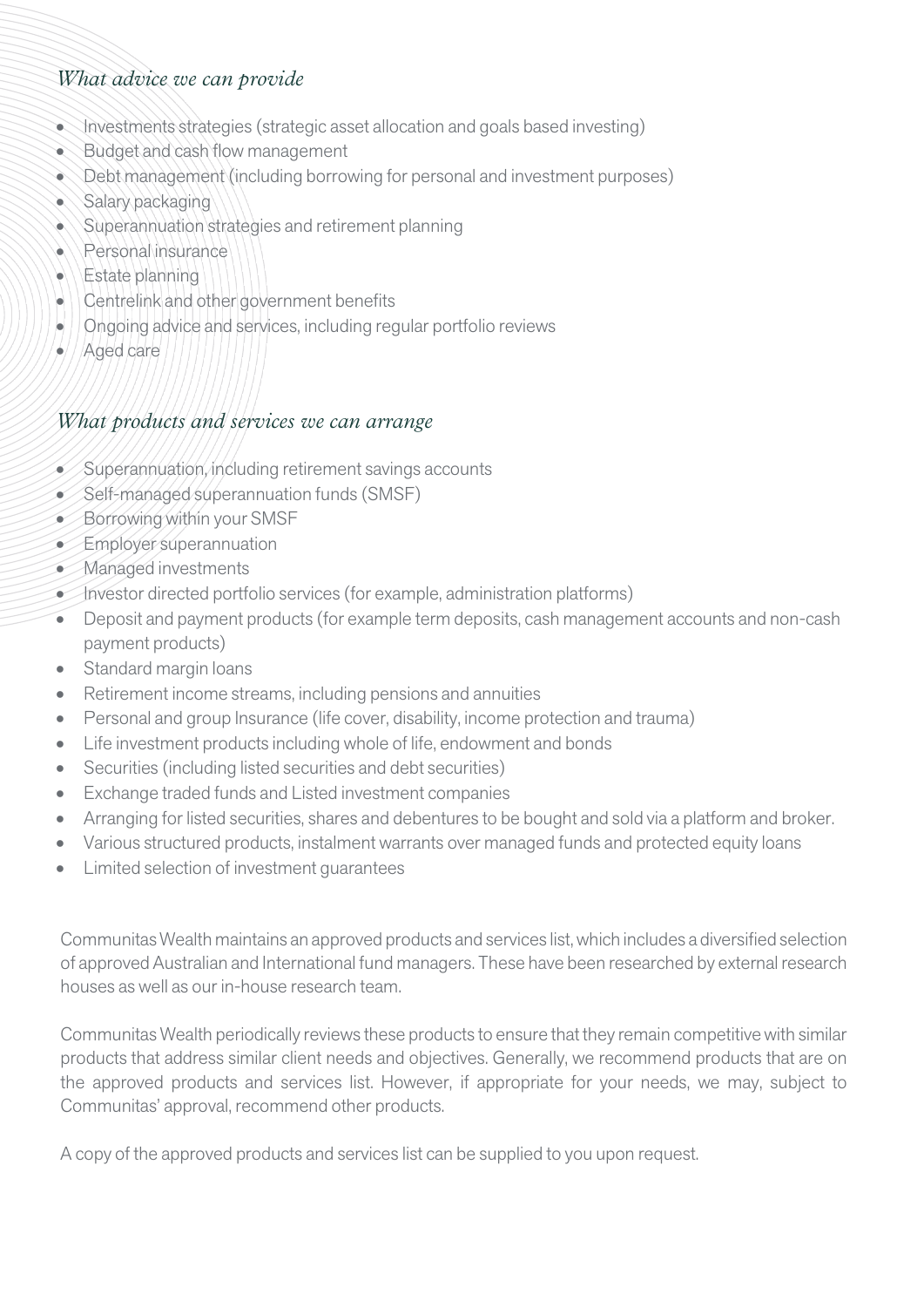# *Tax implications of our advice*

Under the Tax Agent Services Act 2009, Rhiannon Kanoniuk, Pete Pennicott and Zac Masters are authorised by the Tax Practitioners Board to provide tax (financial) advice services on matters that are directly related to the nature of the financial planning advice provided to you. We will not consider any other tax matters in our advice to you. Where tax implications are discussed they are incidental to our recommendations and only included as an illustration to help you decide whether to implement our advice.

#### *Transaction services*

If you do not require advice, we can also arrange for you to apply for limited types of financial products where we can take your instructions and arrange for the transaction to be completed, without providing personal advice. If you wish to proceed without our advice, we will ask you to confirm your instructions, which we will document in writing. You can ask us for a copy of this documentation at any time.

# *Your relationship with us and using our services*

You can contact us directly with any instructions relating to your financial products. This includes giving us instructions by telephone, mail or email. We can only accept your instructions via email once you have signed an authority form.

We will work with you to agree what advice and services we will provide and when and how often we will provide them.

Where you agree to ongoing advice and services, the details will be documented and provided to you in a service agreement. This includes the frequency of contact between us, service standards that may apply, any ongoing fee arrangements and how the service can be terminated.

If at any time you wish to terminate your relationship with us, please contact us using the details shown in this guide.

# *Providing information to us*

It is important that we understand your circumstances and goals, so that we can provide you with appropriate advice and services. You have the right not to provide us with any personal information. Should you choose to withhold information, or if information you provide is inaccurate the advice or services we provide you may not be appropriate for you.

It is also important that you keep us up to date by informing us of any changes to your circumstances so we are able to determine if our advice continues to be appropriate.

# *Our fees*

The fees charged for our advice may be based on a combination of:

- A set dollar amount; or
- A percentage of the funds that you invest.

#### Initial advice and implementation

This covers the cost of researching, preparing and implementing your financial plan and is based on a set dollar amount ranging from \$1,650 - \$8,800.

Before providing you with initial advice we will prepare an Initial Advice Agreement. The agreement sets out what our initial advice covers and how much it costs. The initial advice fee will also be disclosed in your SoA.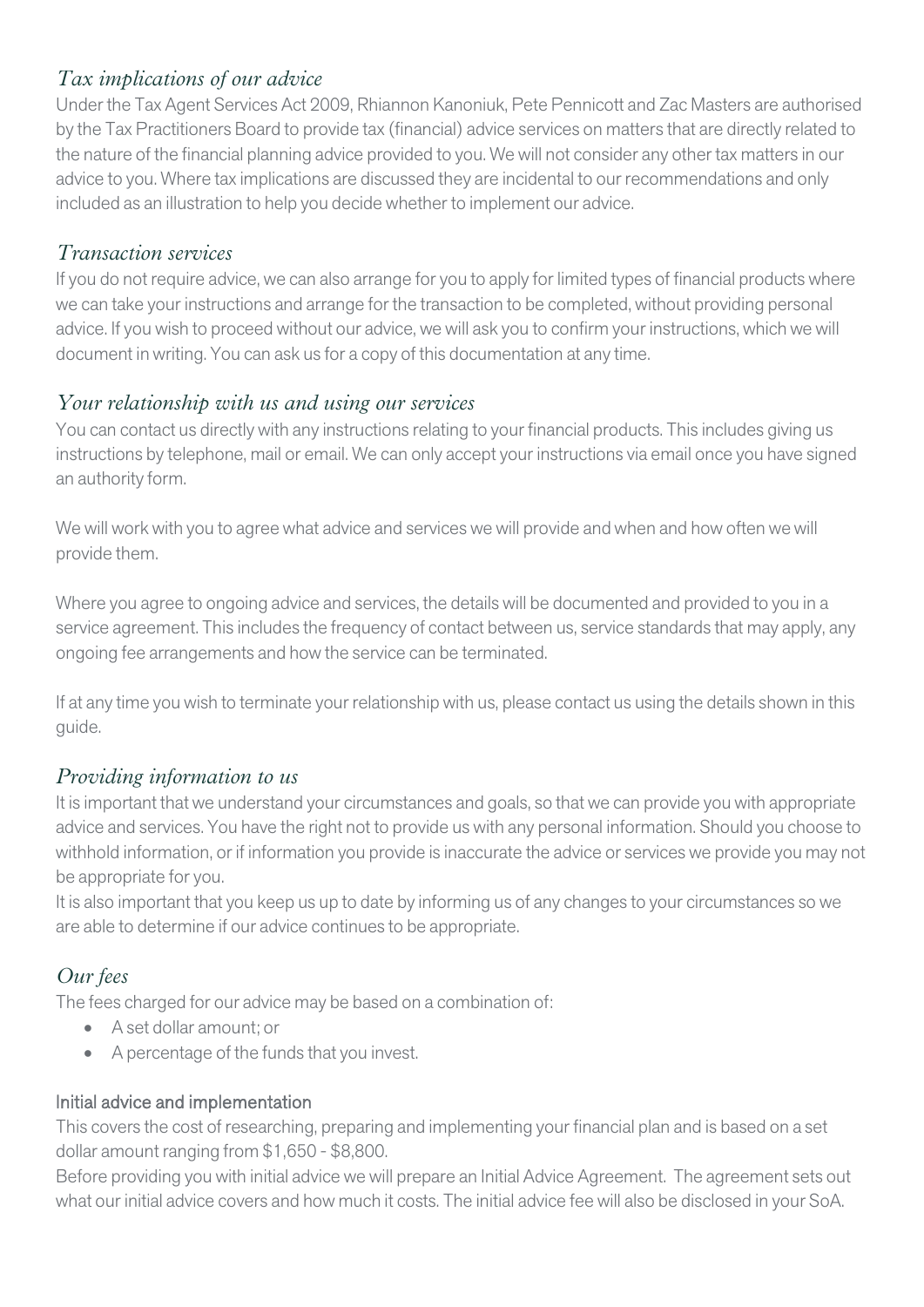# Ongoing advice

An ongoing advice agreement will set out our support packages including the advice and services we will provide, the frequency these will be delivered, how much it will cost, your payment method and how the service can be terminated.

The fee covers the cost to review the strategies and the products recommended in your SoA. It may be charged as a set dollar amount (starting from \$2,200pa) or a percentage of your investments (up to 1.1% subject to a minimum of \$2,200).

### Additional advice

For all other advice, an additional advice fee, based on a set dollar amount, may be payable.

- Principal Adviser time charged at \$440 per hour in 15 minute increments, this includes any meetings, phone calls and preparation/post meeting work required. If additional personal advice is required (and therefore we need to prepare formal documentation), this will be quoted at normal advice fee rates depending on complexity.
- Financial Adviser time charged at \$275 per hour in 15 minute increments, this includes any meetings, phone calls and preparation/post meeting work required. If additional personal advice is required (and therefore we need to prepare formal documentation), this will be quoted at normal advice fee rates depending on complexity.
- Administration Time Charged at \$165 per hour. This is for maintenance work that you do not require an adviser for, for example address updates, payment requests from investments etc.

#### **Insurance**

For advice in relation to insurance, we receive payments from the insurance provider, which are factored into the annual premium. These may range from:

- 0% to 66% of the first year's insurance premium paid, and/or
- An ongoing payment of between 0% and 22% per annum of the following years' premium.

For example, on an insurance premium of \$1,000 that is paying 66% initial commission and up to 22% ongoing commission, the upfront commission may be \$660 once off and the ongoing commission would be \$220 per annum.

# Payment methods

We offer you the following payment options for payment of our advice fees:

- Direct debit (credit card or debit card) and bank deposit.
- Deduction from your investment

All fees and commissions will be paid directly to Communitas as the licensee. They retain an amount (a licensee fee) to cover their licensee costs and the balance is passed on to us. The amount is determined annually, based on a number of factors, including our business revenue and the number of advisers in the practice.

#### Other costs

Where other costs are incurred in the process of providing our advice and services to you, you will be liable for these costs. However, we will agree all additional costs with you prior to incurring them.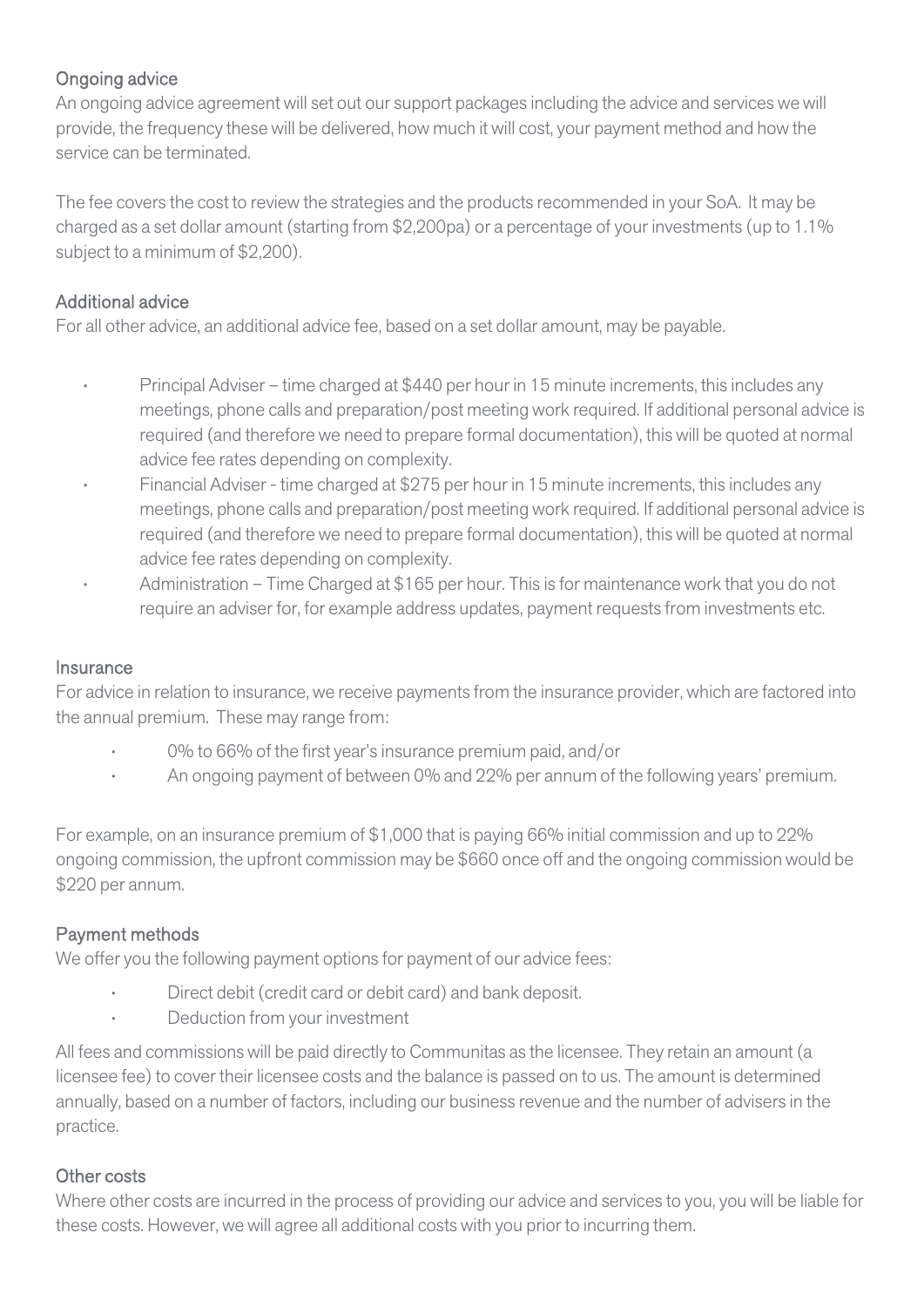#### Other benefits we may receive

The following is a list of benefits we may receive other than those explained above. These are not additional costs to you. These benefits may be monetary or things like training, events or incentives we are eligible for.

In addition to the payments we may receive for our advice and services, we may receive other support services. These can include financial and training assistance, prizes and awards or events in recognition of financial planning excellence and innovation, and business performance.

We may also participate in business lunches or receive corporate promotional merchandise tickets to sporting or cultural events and other similar items.

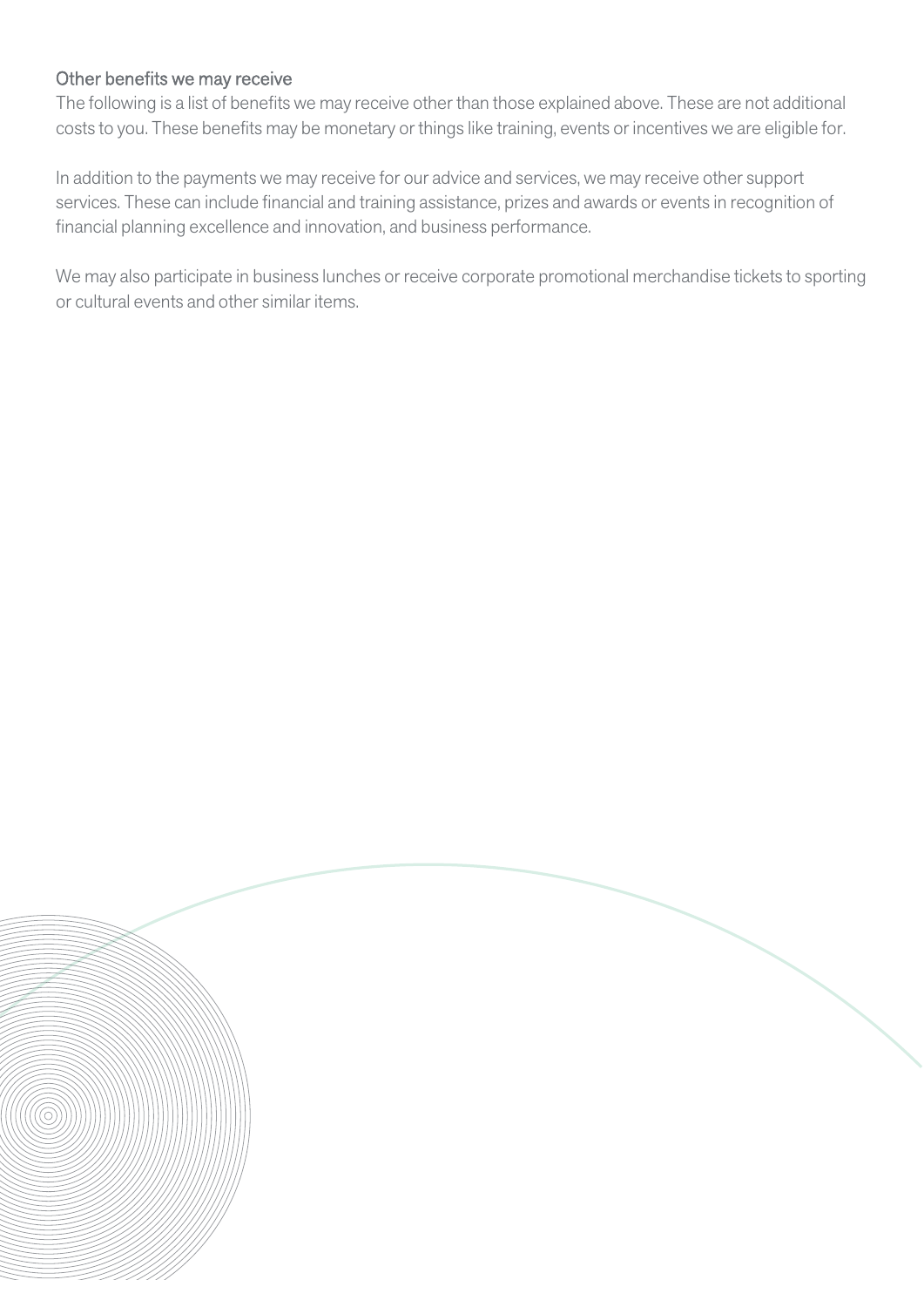# *Relationships and associations*

It is important that you are aware of the relationships that Communitas has with providers of financial services and products as they could be seen to influence the advice you receive.

About our licensee

# communitas wealth<sup>o</sup>

[connect@communitaswealth.com.au](mailto:connect@communitaswealth.com.au)

PO Box 23380 Docklands VIC 8012

Communitas Wealth Pty Ltd ABN 21 620 514 945 Australian Financial Services Licensee: 500551

#### Our referral arrangements

You may be referred to an external specialist to receive further advice. We may receive a referral fee or commission for introducing you to the specialist. If the value of a referral fee is not known to us until we provide you with advice, this will be disclosed in your Statement of Advice if applicable.

#### Payments to other professionals

We may pay a referral fee when clients are referred to us from other professionals. This will be disclosed in your Statement of Advice if applicable.

#### Distribution of fees

Our advice costs and payments from other professionals are received by Communitas as the Licensee. Please refer to your adviser profile for more information about how your adviser is paid.

#### Other forms of remuneration or benefit

Pekada and/or its Advisers may receive non-monetary benefits where:

The amount is less than \$300 and identical or similar benefits are not given on a frequent basis; The benefit has a genuine education or training purpose (including attendance to conferences) and is relevant to providing financial product advice; and/or

The benefit consists of the provision of information technology software or support and is related to the provision of financial product advice in relation to the financial products issued or sold by the benefit provider Payments or benefits received are disclosed in a register. A copy of the register is available upon request.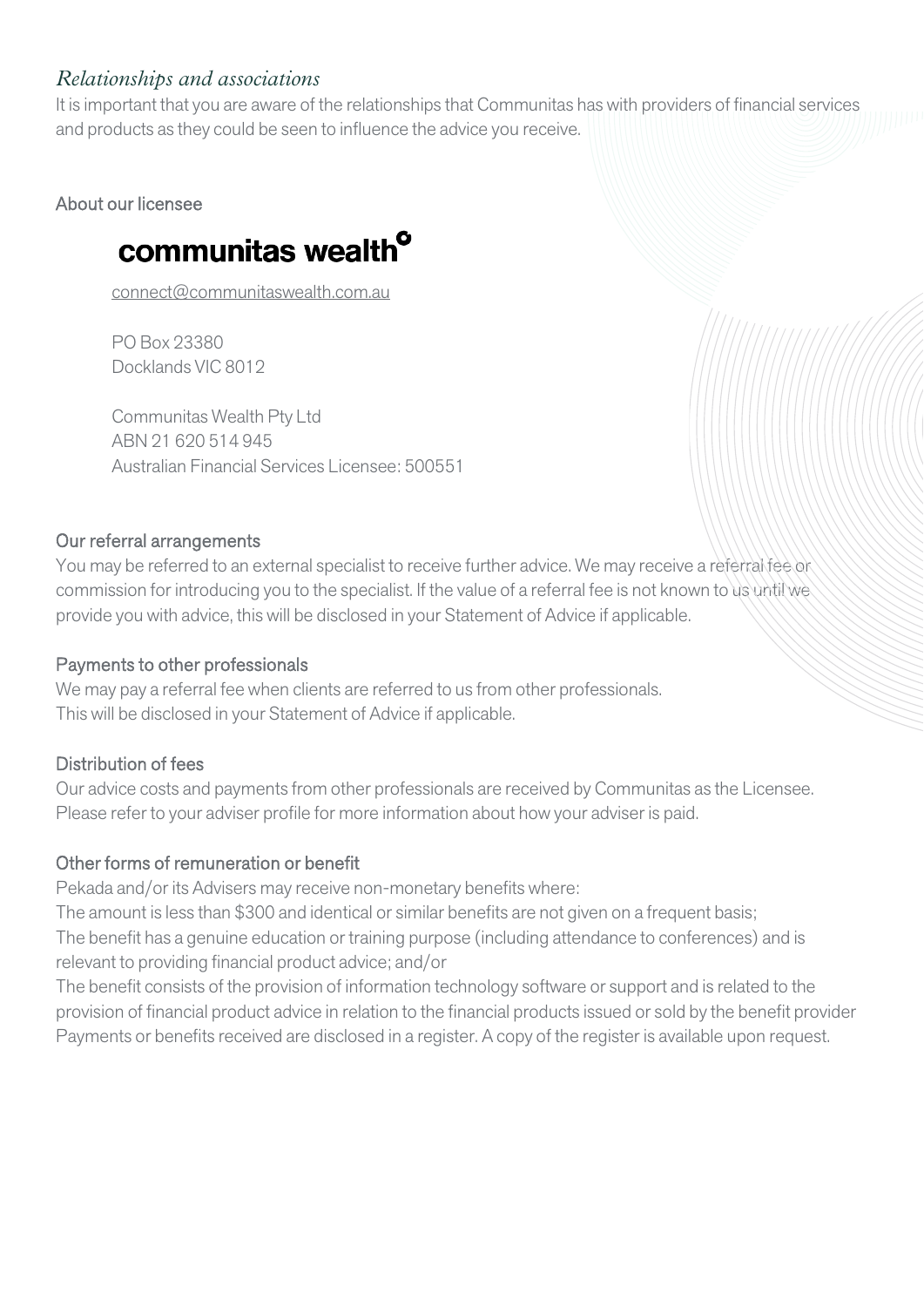# *Confidence in the quality of our advice*

If at any time you feel like you are not satisfied with our services, the following will help you understand your options and find a resolution.

- Contact your adviser and tell them about your complaint.
- If your complaint is not satisfactorily resolved within three days, please contact Communitas Complaints on [clientservices@pekada.com.au,](mailto:clientservices@pekada.com.au) or put your complaint in writing and send it to:

#### Attention: Complaints Manager

PO Box 23380 Docklands VIC 8012

- Communitas Complaints will try to resolve your complaint quickly and fairly.
	- o We will acknowledge receipt of a complaint immediately, however, where this is not possible, acknowledgment will be made as soon as practicable.
	- o We will then investigate the complaint and provide a final response to you within 45 days. Some complex matters may require an extension to thoroughly investigate the complaint and bring it to resolution. Where this is the case, we will write to you before the end of 45 days to advise of: the reasons for the delay; your right to complain to the external dispute resolution scheme (EDR) of which we are a member; and provide you with the EDR's name and contact details (see AFCA details below).
- If your complaint has not been resolved satisfactorily, you may escalate your complaint to one of the following External Dispute Resolution Schemes listed below.

| Any issues relating to financial advice,<br>investments, superannuation or<br>insurance matters | <b>Australian Financial Complaints Authority (AFCA)</b> |
|-------------------------------------------------------------------------------------------------|---------------------------------------------------------|
|                                                                                                 | GPO Box 3                                               |
|                                                                                                 | Melbourne VIC 3001                                      |
|                                                                                                 | 1800 931 678                                            |
|                                                                                                 | www.afca.org.au                                         |
|                                                                                                 | info@afca.org.au                                        |
| Any issue relating to your personal                                                             | The Privacy Commissioner                                |
| information                                                                                     | <b>GPO Box 5218</b>                                     |
|                                                                                                 | Sydney NSW 2001                                         |
|                                                                                                 | 1300 363 992                                            |
|                                                                                                 | privacy@privacy.gov.au                                  |

You may also contact the Australian Securities & Investments Commission (ASIC) on 1300 300 630 (free call info line) to make a complaint and obtain information about your rights. You can also contact the Financial Planning Association (FPA) a[t http://www.fpa.asn.au](http://www.fpa.asn.au/) to make a complaint (please note that the FPA cannot award compensation).

#### Professional indemnity insurance

We maintain professional indemnity insurance to cover our advice and the recommendations provided by your adviser. Communitas is also covered by professional indemnity insurance and this satisfies the requirements imposed by the Corporations Act 2001 and National Consumer Credit Protection Act. The insurance covers claims arising from the actions of former employees or representatives of Communitas, even where subsequent to these actions they have ceased to be employed by or act for Communitas.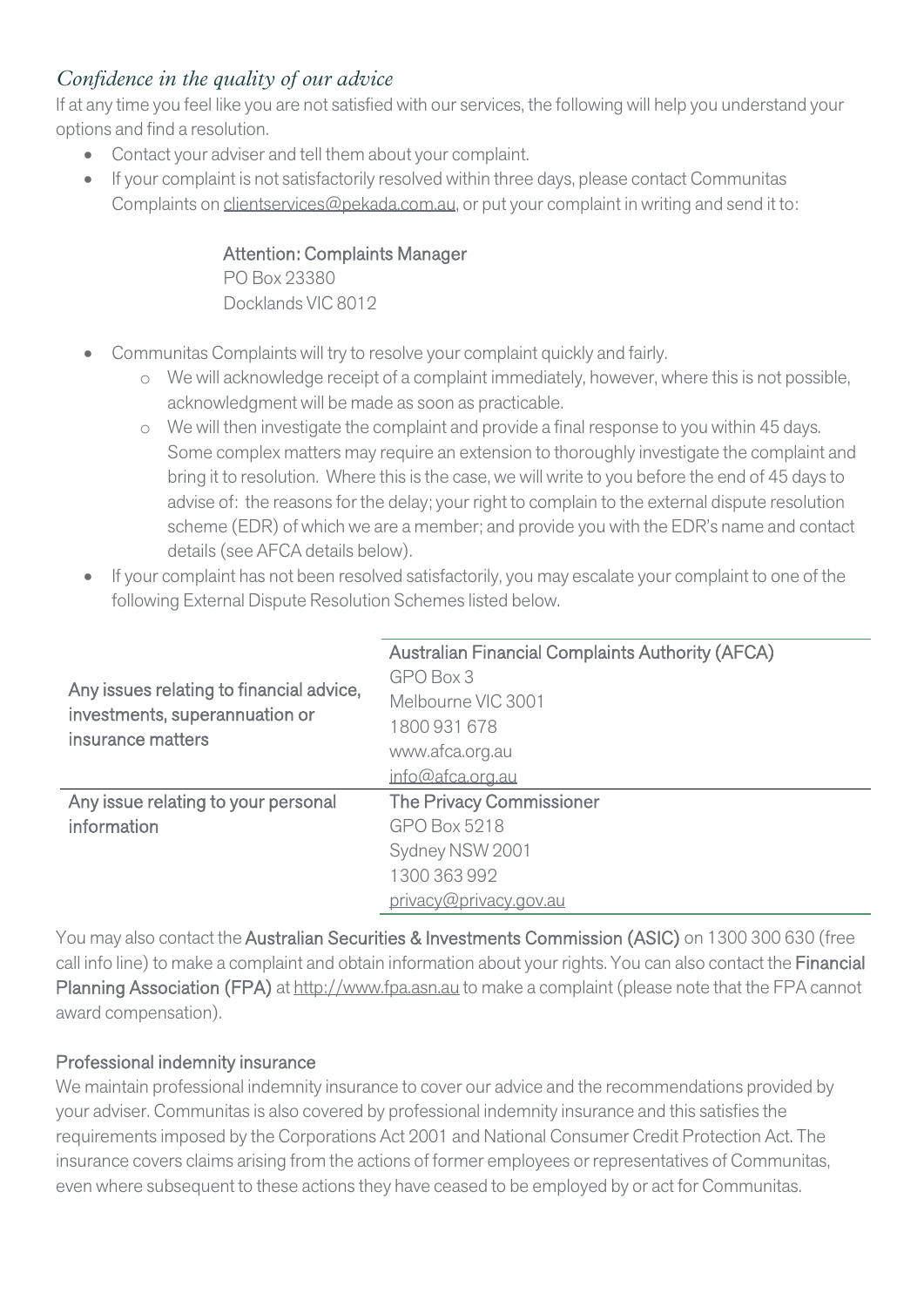# *Your privacy*

Your privacy is important to us. Below we outline how we maintain the privacy of the information we collect about you.

# Privacy Collection Statement

As part of the financial planning process, we need to collect information about you. Where possible we will obtain that information directly from you, but if authorised by you we may also obtain it from other sources such as your employer or accountant. If that information is incomplete or inaccurate, this could affect our ability to fully or properly analyse your needs, objectives and financial situation, so our recommendations may not be completely appropriate or suitable for you.

We are also required under the Anti-Money-Laundering and Counter-Terrorism Financing Act (AML/CTF) 2006 to implement client identification processes. We will need you to present identification documents such as passports and driver's licences in order to meet our obligations.

We keep your personal information confidential, and only use it in accordance with our Privacy Policy. Some of the ways we may use this information are set out below:

- Your adviser and Communitas may have access to this information when providing financial advice or services to you;
- Your adviser may, in the future, disclose information to other financial advisers, brokers and those who are authorised by Communitas to review customers' needs and circumstances from time to time,
- Your information may be disclosed to external service suppliers both here and overseas who supply administrative, financial or other services to assist your adviser and the Communitas in providing financial advice and services to you. A list of countries where these service providers are located can be found in the Communitas Privacy Policy;
- Your information may be used to provide ongoing information about opportunities that may be useful or relevant to your financial needs through direct marketing (subject to your ability to opt-out as set out in the Communitas Privacy Policy); and
- Your information may be disclosed as required or authorised by law and to anyone authorised by you.

Your adviser and Communitas will continue to take reasonable steps to protect your information from misuse, loss, unauthorised access, modification or improper disclosure. You can request access to the information your adviser or Communitas holds about you at any time to correct or update it as set out in the Communitas Privacy Policy. The Communitas Privacy Policy also contains information about how to make a complaint about a breach of the Australian

# Privacy Principles.

For a copy of Communitas' Privacy Policy visi[t www.communitaswealth.com.au/privacy](https://www.communitaswealth.com.au/?page_id=2364) or you can contact us.

# Appointing a new financial adviser

Another financial adviser may be appointed to you if your adviser leaves Communitas or is unable to attend to your needs due to an extended absence from the business. In these circumstances, Communitas will write to you advising you of the change. Your personal information will be passed on to the new adviser. If you choose to appoint a new financial adviser, your new adviser will be provided access to your policy information. They will be responsible for providing you with ongoing advice relating to those policies and all future advice fees deducted from the policy/(ies) will be paid to your new adviser.